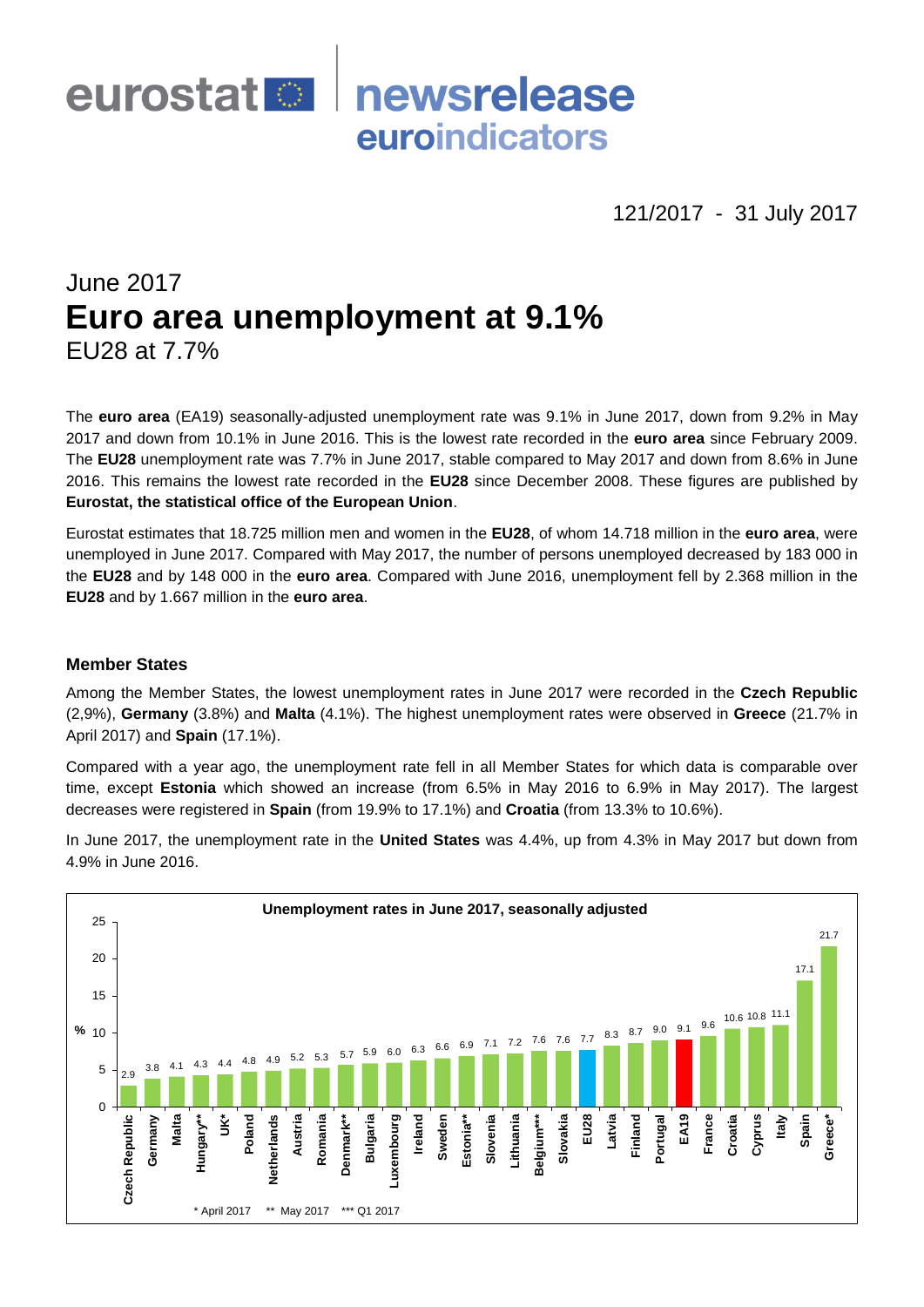## **Youth unemployment**

In June 2017, 3.710 million young persons (under 25) were unemployed in the **EU28**, of whom 2.588 million were in the **euro area**. Compared with June 2016, youth unemployment decreased by 586 000 in the **EU28** and by 399 000 in the **euro area**. In June 2017, the youth unemployment rate was 16.7% in the **EU28** and 18.7% in the **euro area**, compared with 18.8% and 21.0% respectively in June 2016. In June 2017, the lowest rate was observed in **Germany** (6.7%), while the highest were recorded in **Greece** (45.5% in April 2017), **Spain** (39.2%) and **Italy** (35.4%).

## Geographical information

The **euro area (EA19)** includes Belgium, Germany, Estonia, Ireland, Greece, Spain, France, Italy, Cyprus, Latvia, Lithuania, Luxembourg, Malta, the Netherlands, Austria, Portugal, Slovenia, Slovakia and Finland.

The **European Union (EU28)** includes Belgium, Bulgaria, the Czech Republic, Denmark, Germany, Estonia, Ireland, Greece, Spain, France, Croatia, Italy, Cyprus, Latvia, Lithuania, Luxembourg, Hungary, Malta, the Netherlands, Austria, Poland, Portugal, Romania, Slovenia, Slovakia, Finland, Sweden and the United Kingdom.

#### Methods and definition

Eurostat produces harmonised unemployment rates for individual EU Member States, the euro area and the EU. These unemployment rates are based on the definition recommended by the International Labour Organisation (ILO). The measurement is based on a harmonised source, the European Union Labour Force Survey (LFS).

Based on the ILO definition, Eurostat defines **unemployed persons** as persons aged 15 to 74 who:

- are without work;
- are available to start work within the next two weeks;
- and have actively sought employment at some time during the previous four weeks.

The **unemployment rate** is the number of people unemployed as a percentage of the labour force.

The **labour force** is the total number of people employed plus unemployed. In this news release unemployment rates are based on employment and unemployment data covering persons aged 15 to 74.

The **youth unemployment rate** is the number of people aged 15 to 24 unemployed as a percentage of the labour force of the same age. Therefore, the youth unemployment rate should not be interpreted as the share of jobless people in the overall youth population.

When data for the most recent month are not available for a Member State, EU and EA aggregates are calculated using the latest data available for that Member State.

#### **Country notes**

Belgium: quarterly data are shown in all tables. Due to a methodological break in the LFS data for the  $1<sup>st</sup>$  quarter of 2017, data prior to Q1 2017 are not comparable and therefore not shown.

Germany, the Netherlands, Austria, Finland, Sweden and Iceland: the trend component is used instead of the more volatile seasonally adjusted data.

Denmark, Estonia, Hungary, Portugal, the United Kingdom and Norway: 3-month moving averages of LFS data are used instead of pure monthly indicators.

#### Revisions and timetable

The data in this News Release can be subject to revisions, caused by updates to the seasonally adjusted series whenever new monthly data are added; the inclusion of the most recent LFS data in the calculation process; update of seasonal adjustment models with complete annual data.

Compared with the rates published in News Release [103/2017](http://ec.europa.eu/eurostat/documents/2995521/8094245/3-03072017-AP-EN.pdf/aced038e-2af1-4a7a-a726-7e8d20d840c0) of 3 July 2017, the May 2017 unemployment rate has been revised by 0.1 pp downwards for both the EU28 and the EA19. Among Member States, rates have been revised by more than 0.1 pp downwards for Greece (by 0.5 pp in March 2017), Spain (by 0.4 pp), Austria and Portugal (both by 0.2 pp).

### For more information

Eurosta[t website section](http://ec.europa.eu/eurostat/web/lfs/overview) on employment and unemployment

Eurosta[t database section](http://ec.europa.eu/eurostat/web/lfs/data/database) on unemployment, including non-seasonally adjusted and trend data

Eurosta[t Statistics Explained article](http://ec.europa.eu/eurostat/statistics-explained/index.php/Unemployment_statistics) on unemployment

Eurosta[t Statistics Explained article](http://ec.europa.eu/eurostat/statistics-explained/index.php/Youth_unemployment) on youth unemployment

Eurosta[t metadata](http://ec.europa.eu/eurostat/cache/metadata/en/une_esms.htm) on adjusted unemployment series

Eurostat €-indicator[s release calendar](http://ec.europa.eu/eurostat/news/release-calendar)

### Issued by: **Eurostat Press Office**

#### **Vincent BOURGEAIS Tel: +352-4301-33 444 [eurostat-pressoffice@ec.europa.eu](mailto:eurostat-pressoffice@ec.europa.eu)**

**WWW** [ec.europa.eu/eurostat/](http://ec.europa.eu/eurostat/)

For further information on data:

**Florin ISCRU Tel: +352-4301-37 095**

**Hubertus VREESWIJK Tel: +352-4301-34 323 [estat-monthly-unemployment@ec.europa.eu](mailto:ESTAT-monthly-unemployment@ec.europa.eu)**

[EurostatStatistics](http://www.facebook.com/EurostatStatistics) **CEU** Eurostat

**Media requests**: Eurostat media support / Tel: +352-4301-33 408 / [eurostat-mediasupport@ec.europa.eu](mailto:eurostat-mediasupport@ec.europa.eu)

ec.europa.eu/eurostat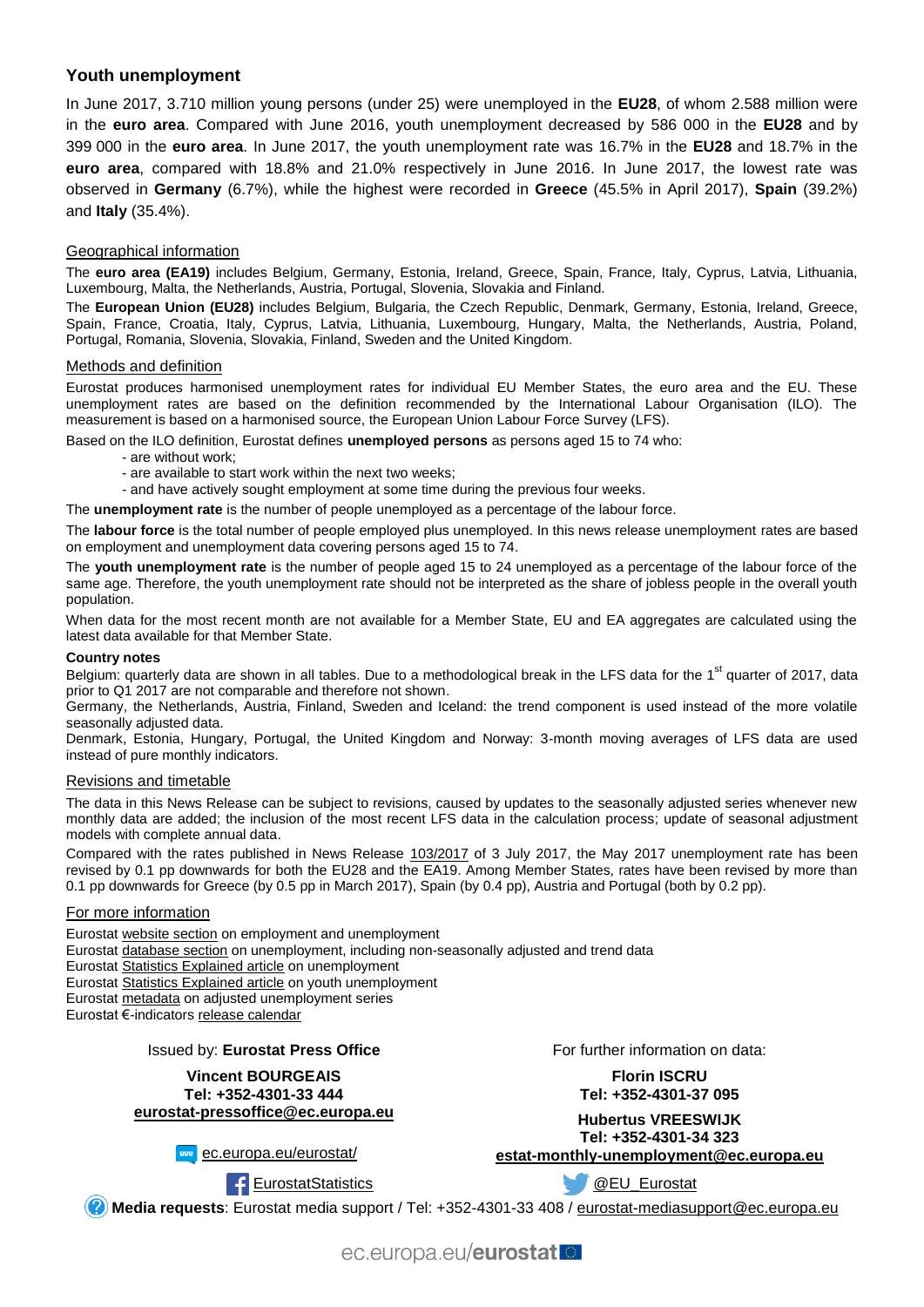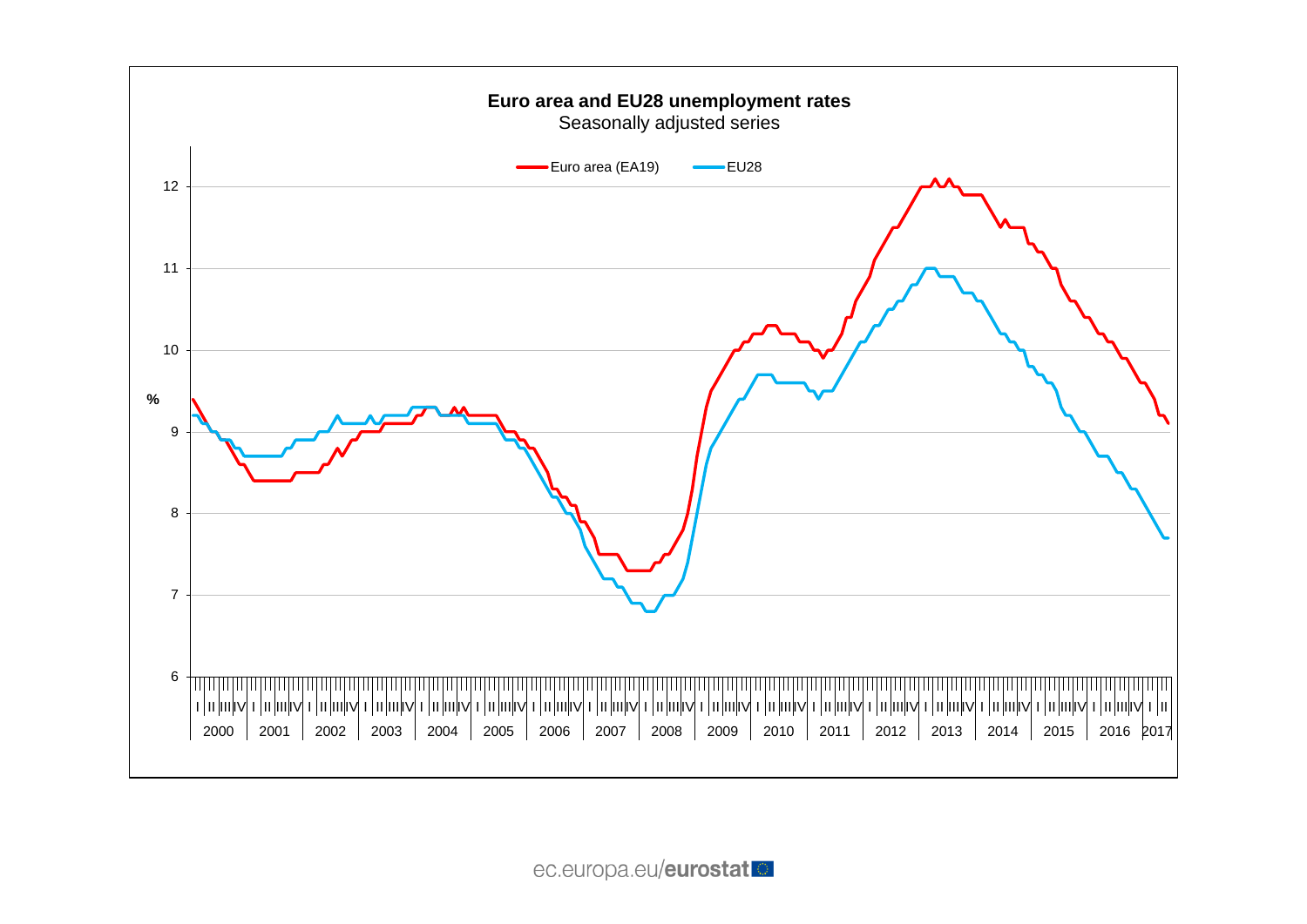## **Seasonally adjusted unemployment, totals**

|                       | Rates (%)     |        |        |        |               | Number of persons (in thousands) |         |         |         |                     |
|-----------------------|---------------|--------|--------|--------|---------------|----------------------------------|---------|---------|---------|---------------------|
|                       | <b>Jun 16</b> | Mar 17 | Apr 17 | May 17 | <b>Jun 17</b> | <b>Jun 16</b>                    | Mar 17  | Apr 17  | May 17  | Jun $1\overline{7}$ |
| <b>EA19</b>           | 10.1          | 9.4    | 9.2    | 9.2    | 9.1           | 16 385                           | 15 211  | 14 9 24 | 14 8 66 | 14718               |
| <b>EU28</b>           | 8.6           | 7.9    | 7.8    | 7.7    | 7.7           | 21 093                           | 19 333  | 18 991  | 18 908  | 18725               |
| <b>Belgium</b>        |               | 7.6    |        |        |               |                                  | 375     |         |         |                     |
| <b>Bulgaria</b>       | 7.8           | 6.3    | 6.1    | 6.0    | 5.9           | 255                              | 209     | 202     | 197     | 195                 |
| <b>Czech Republic</b> | 4.1           | 3.3    | 3.3    | 2.9    | 2.9           | 220                              | 174     | 176     | 157     | 157                 |
| <b>Denmark</b>        | $6.2**$       | 5.9    | 5.6    | 5.7    |               | $187**$                          | 175     | 167     | 170     |                     |
| Germany               | 4.2           | 3.9    | 3.9    | 3.9    | 3.8           | 1806                             | 1673    | 1 6 6 5 | 1 6 5 2 | 1633                |
| <b>Estonia</b>        | $6.5**$       | 5.6    | 6.3    | 6.9    |               | 45**                             | 39      | 44      | 48      |                     |
| Ireland               | 8.3           | 6.6    | 6.4    | 6.4    | 6.3           | 181                              | 146     | 142     | 140     | 139                 |
| Greece                | 23.6'         | 22.0   | 21.7   |        |               | 1 1 34*                          | 1 0 5 4 | 1 0 4 1 |         |                     |
| Spain                 | 19.9          | 18.0   | 17.6   | 17.3   | 17.1          | 4538                             | 4 0 9 5 | 3 9 9 0 | 3 9 2 0 | 3870                |
| <b>France</b>         | 10.0          | 9.6    | 9.5    | 9.6    | 9.6           | 2964                             | 2814    | 2806    | 2820    | 2833                |
| Croatia               | 13.3          | 11.4   | 11.1   | 10.8   | 10.6          | 243                              | 203     | 198     | 192     | 188                 |
| <b>Italy</b>          | 11.7          | 11.5   | 11.1   | 11.3   | 11.1          | 3 0 2 4                          | 2972    | 2867    | 2912    | 2855                |
| <b>Cyprus</b>         | 12.9          | 12.1   | 11.3   | 11.0   | 10.8          | 54                               | 51      | 48      | 46      | 46                  |
| Latvia                | 9.7           | 8.5    | 8.3    | 8.2    | 8.3           | 96                               | 84      | 80      | 80      | 80                  |
| Lithuania             | 8.2           | 8.1    | 7.5    | 7.3    | 7.2           | 121                              | 119     | 110     | 107     | 105                 |
| Luxembourg            | 6.3           | 6.0    | 6.0    | 6.0    | 6.0           | 17                               | 17      | 17      | 17      | 17                  |
| <b>Hungary</b>        | $5.2**$       | 4.4    | 4.3    | 4.3    |               | 237**                            | 201     | 199     | 198     |                     |
| <b>Malta</b>          | 5.0           | 4.2    | 4.1    | 4.1    | 4.1           | 10                               | 9       | 8       | 8       | 8                   |
| Netherlands           | 6.1           | 5.1    | 5.1    | 5.1    | 4.9           | 550                              | 463     | 456     | 456     | 446                 |
| <b>Austria</b>        | 6.3           | 5.7    | 5.4    | 5.2    | 5.2           | 282                              | 255     | 244     | 234     | 234                 |
| Poland                | 6.3           | 4.9    | 4.8    | 4.8    | 4.8           | 1 0 8 4                          | 847     | 833     | 828     | 821                 |
| Portugal              | 11.1          | 9.7    | 9.5    | 9.2    | 9.0           | 566                              | 502     | 490     | 474     | 463                 |
| Romania               | 5.9           | 5.3    | 5.3    | 5.4    | 5.3           | 527                              | 478     | 471     | 478     | 470                 |
| Slovenia              | 8.0           | 7.1    | 7.1    | 7.1    | 7.1           | 79                               | 72      | 73      | 73      | $\overline{73}$     |
| <b>Slovakia</b>       | 9.7           | 8.3    | 8.2    | 8.0    | 7.6           | 269                              | 230     | 227     | 220     | 208                 |
| Finland               | 8.9           | 8.8    | 8.8    | 8.8    | 8.7           | 238                              | 238     | 238     | 237     | 236                 |
| <b>Sweden</b>         | 6.9           | 6.7    | 6.6    | 6.6    | 6.6           | 366                              | 358     | 356     | 354     | 353                 |
| <b>United Kingdom</b> | $4.9*$        | 4.5    | 4.4    |        |               | 1 613*                           | 1 4 9 3 | 1 4 6 1 |         |                     |
| <b>Iceland</b>        | $3.0**$       | 2.7    | 2.7    | 2.6    |               | $6***$                           | 5       | 5       | 5       |                     |
| <b>Norway</b>         | $4.7**$       | 4.5    | 4.5    | 4.3    |               | $131**$                          | 124     | 126     | 120     |                     |
| <b>United States</b>  | 4.9           | 4.5    | 4.4    | 4.3    | 4.4           | 7806                             | 7 1 9 9 | 7 0 4 0 | 6872    | 7010                |

The source datasets are available [here](http://appsso.eurostat.ec.europa.eu/nui/show.do?query=BOOKMARK_DS-055624_QID_7A0B24FB_UID_-3F171EB0&layout=TIME,C,X,0;GEO,L,Y,0;S_ADJ,L,Z,0;AGE,L,Z,1;SEX,L,Z,2;UNIT,L,Z,3;INDICATORS,C,Z,4;&zSelection=DS-055624AGE,TOTAL;DS-055624INDICATORS,OBS_FLAG;DS-055624SEX,T;DS-055624S_ADJ,SA;DS-055624UNIT,PC_ACT;&rankName1=AGE_1_2_-1_2&rankName2=INDICATORS_1_2_-1_2&rankName3=SEX_1_2_-1_2&rankName4=S-ADJ_1_2_-1_2&rankName5=UNIT_1_2_0_0&rankName6=TIME_1_0_0_0&rankName7=GEO_1_2_0_1&sortC=ASC_-1_FIRST&rStp=&cStp=&rDCh=&cDCh=&rDM=true&cDM=true&footnes=false&empty=false&wai=false&time_mode=ROLLING&time_most_recent=true&lang=EN&cfo=%23%23%23%2C%23%23%23.%23%23%23) (rates) and here (in 1000 persons).

: Data not available \* April 2016 \*\* May 2016

Belgium: quarterly data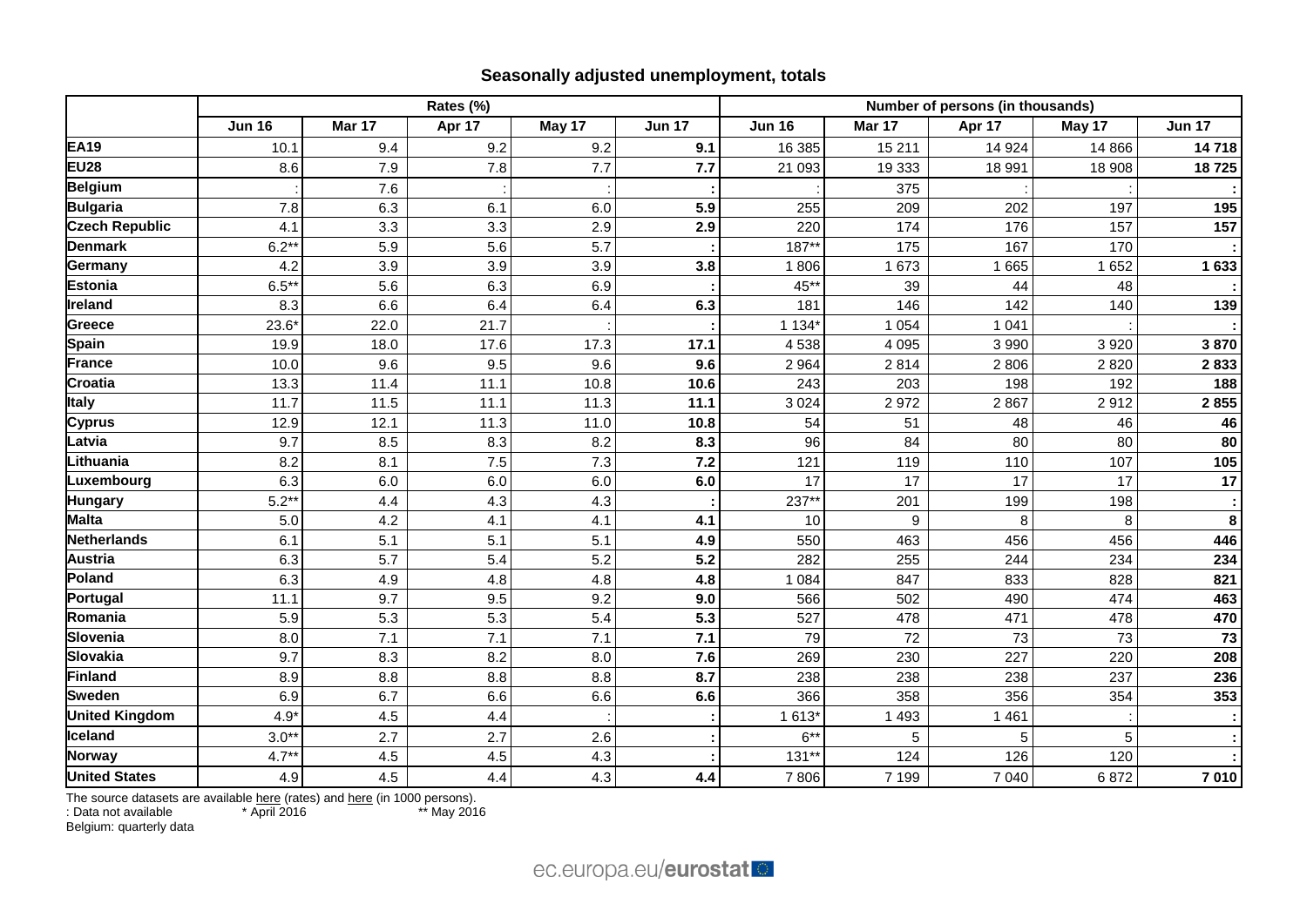## **Seasonally adjusted youth (under 25s) unemployment**

|                       | Rates (%)     |        |        |        |               | Number of persons (in thousands) |                         |                |                |                  |
|-----------------------|---------------|--------|--------|--------|---------------|----------------------------------|-------------------------|----------------|----------------|------------------|
|                       | <b>Jun 16</b> | Mar 17 | Apr 17 | May 17 | <b>Jun 17</b> | <b>Jun 16</b>                    | Mar 17                  | Apr 17         | May 17         | <b>Jun 17</b>    |
| <b>EA19</b>           | 21.0          | 19.1   | 19.0   | 19.0   | 18.7          | 2987                             | 2676                    | 2645           | 2634           | 2588             |
| <b>EU28</b>           | 18.8          | 17.0   | 16.9   | 16.9   | 16.7          | 4 2 9 6                          | 3818                    | 3779           | 3768           | 3710             |
| <b>Belgium</b>        |               | 21.5   |        |        |               |                                  | 76                      |                |                |                  |
| <b>Bulgaria</b>       | 16.7          | 13.3   | 13.0   | 13.0   | 13.2          | 27                               | 21                      | 20             | 20             | 20               |
| <b>Czech Republic</b> | 11.8          | 9.3    | 9.4    | 9.2    | 8.9           | 39                               | 31                      | 30             | 29             | 28               |
| <b>Denmark</b>        | 11.8          | 11.5   | 10.8   | 10.9   |               | 58                               | 53                      | 50             | 51             |                  |
| Germany               | 7.1           | 6.8    | 6.8    | 6.8    | 6.7           | 299                              | 283                     | 282            | 281            | 280              |
| <b>Estonia</b>        | 15.0          | 14.9   | 18.2   | 15.7   |               | 9                                | 9                       | 11             | 9              |                  |
| Ireland               | 17.9          | 12.9   | 12.0   | 11.8   | 11.9          | 37                               | 25                      | 24             | 24             | 24               |
| Greece                | 46.5          | 45.7   | 45.5   |        |               | 123                              | 121                     | 120            |                |                  |
| Spain                 | 45.3          | 40.2   | 39.4   | 39.1   | 39.2          | 674                              | 596                     | 586            | 580            | 570              |
| <b>France</b>         | 24.6          | 22.3   | 21.9   | 21.6   | 21.4          | 684                              | 606                     | 595            | 586            | 577              |
| Croatia               | 32.1          | 28.5   | 25.9   | 25.9   | 25.9          | 56                               | 47                      | 41             | 41             | 41               |
| <b>Italy</b>          | 37.3          | 34.3   | 35.0   | 36.5   | 35.4          | 589                              | 531                     | 526            | 548            | 534              |
| <b>Cyprus</b>         | 29.0          | 24.6   | 20.3   | 20.3   | 20.3          | 10                               | 9                       | $\overline{7}$ | $\overline{7}$ | $\overline{7}$   |
| Latvia                | 19.7          | 15.9   | 14.3   | 13.6   | 13.2          | 15                               | 11                      | 10             | 9              | $\boldsymbol{9}$ |
| Lithuania             | 15.0          | 14.5   | 12.8   | 12.5   | 12.1          | 18                               | 17                      | 15             | 15             | 14               |
| Luxembourg            | 19.1          | 17.5   | 17.5   | 17.3   | 17.3          | 4                                | $\overline{\mathbf{4}}$ | 4              | $\overline{4}$ | 4                |
| <b>Hungary</b>        | 12.9          | 10.6   | 10.9   | 10.8   |               | 45                               | 36                      | 37             | 37             |                  |
| <b>Malta</b>          | 11.1          | 11.0   | 10.5   | 10.6   | 10.6          | 3                                | 3                       | 3              | 3              | 3                |
| Netherlands           | 10.8          | 9.6    | 9.5    | 9.0    | 8.9           | 152                              | 135                     | 134            | 128            | 126              |
| <b>Austria</b>        | 12.0          | 10.2   | 10.1   | 9.1    | 8.4           | 69                               | 56                      | 55             | 49             | 45               |
| Poland                | 18.1          | 14.1   | 13.9   | 13.9   | 13.9          | 252                              | 188                     | 186            | 185            | 182              |
| Portugal              | 26.7          | 22.9   | 23.7   | 23.9   | 23.4          | 98                               | 83                      | 88             | 87             | 85               |
| Romania               | 20.8          | 19.9   |        |        |               | 126                              | 122                     |                |                |                  |
| Slovenia              | 15.3          | 10.4   | 9.3    | 9.3    | 9.3           | 10                               | 8                       | 7              | $\overline{7}$ | $\overline{7}$   |
| <b>Slovakia</b>       | 22.1          | 18.9   | 18.7   | 18.3   | 17.6          | 46                               | 39                      | 39             | 38             | 37               |
| Finland               | 20.7          | 20.5   | 20.6   | 20.9   | 21.0          | 67                               | 67                      | 67             | 67             | 67               |
| <b>Sweden</b>         | 18.2          | 17.7   | 17.2   | 17.2   | 17.5          | 121                              | 111                     | 110            | 108            | 107              |
| <b>United Kingdom</b> | 13.4          | 12.2   | 12.2   |        |               | 596                              | 539                     | 538            |                |                  |
| <b>Iceland</b>        | 6.4           | 6.5    | 6.5    | 6.5    |               | $\overline{2}$                   | $\overline{2}$          | $\overline{2}$ | $\overline{c}$ |                  |
| <b>Norway</b>         | 10.7          | 10.8   | 10.6   | 10.7   |               | 39                               | 39                      | 38             | 39             |                  |

The source datasets are available [here](http://appsso.eurostat.ec.europa.eu/nui/show.do?query=BOOKMARK_DS-055624_QID_5DCA03A6_UID_-3F171EB0&layout=TIME,C,X,0;GEO,L,Y,0;S_ADJ,L,Z,0;AGE,L,Z,1;SEX,L,Z,2;UNIT,L,Z,3;INDICATORS,C,Z,4;&zSelection=DS-055624AGE,TOTAL;DS-055624INDICATORS,OBS_FLAG;DS-055624SEX,T;DS-055624S_ADJ,SA;DS-055624UNIT,THS_PER;&rankName1=AGE_1_2_-1_2&rankName2=INDICATORS_1_2_-1_2&rankName3=SEX_1_2_-1_2&rankName4=S-ADJ_1_2_-1_2&rankName5=UNIT_1_2_0_0&rankName6=TIME_1_0_0_0&rankName7=GEO_1_2_0_1&sortC=ASC_-1_FIRST&rStp=&cStp=&rDCh=&cDCh=&rDM=true&cDM=true&footnes=false&empty=false&wai=false&time_mode=ROLLING&time_most_recent=true&lang=EN&cfo=%23%23%23%2C%23%23%23.%23%23%23) (rates) and here (in 1000 persons).

: Data not available

Belgium, Croatia, Cyprus, Romania and Slovenia: quarterly data